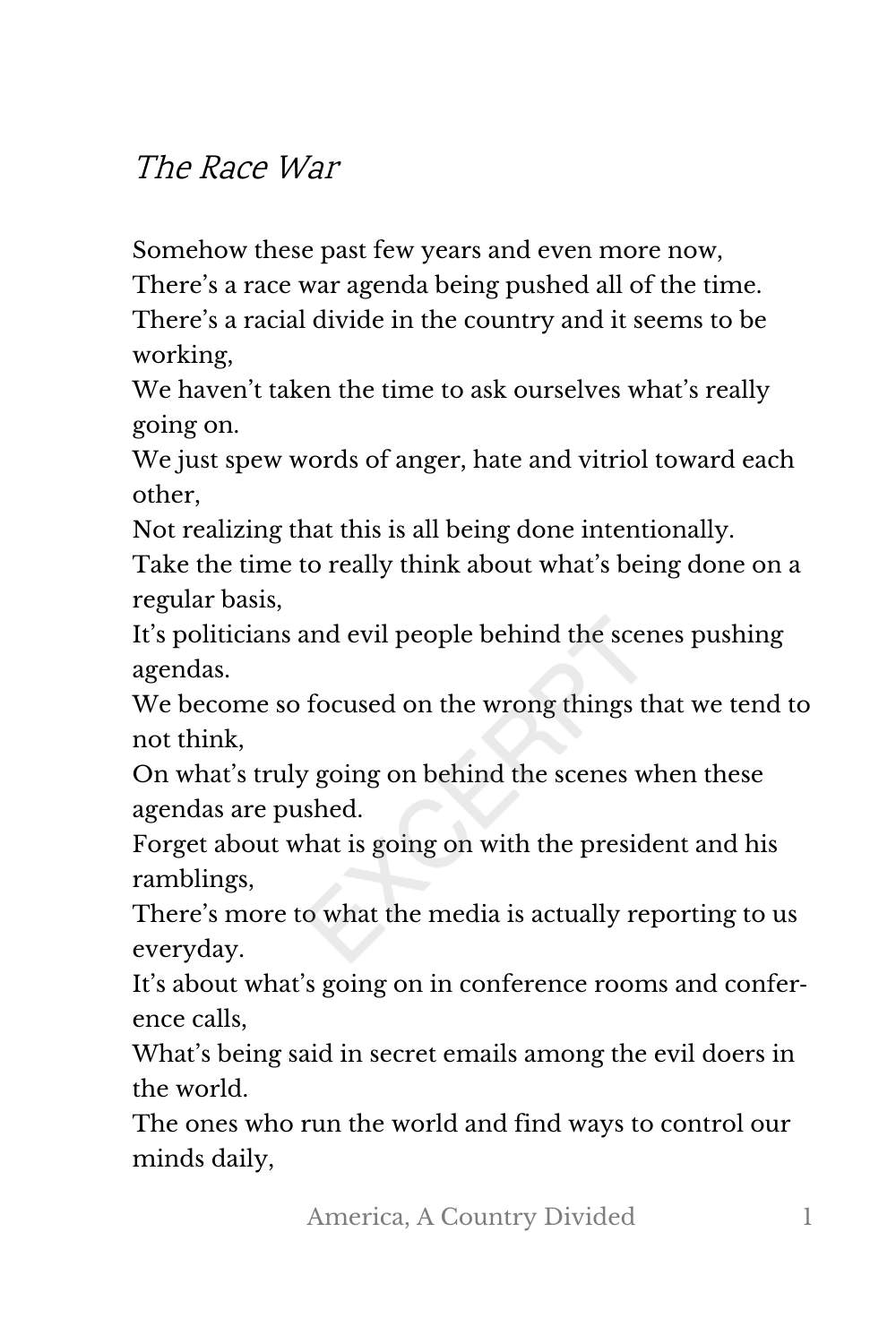We don't stop to think about those little things that are being meticulously planned.

Police brutality and the killing of unarmed black men, It's a matter of discussion, it's just not done with every race.

There's all of these agendas and the push of black lives matter,

Then it became all blue lives matter and then all lives matter.

Black people can't protest, they're told to be silent and obey the law,

Meanwhile, these young black men didn't do anything un‐ lawful.

A young black man is fearful everyday of something bad happening,

They're taught by their parents how to deal with police of‐ ficers.

Imagine having to teach your own children how to deal with police officers,

Aren't they sworn to protect and serve citizens, not belittle and kill them?

Somehow there's the question of whether they're pushing for another civil war,

Just to have good reason to bring in martial law and con‐ trol our every move.

There would be a repeat of Ferguson, Missouri except it would be all over the country,

There was an experimentation of certain tactics when Mike Brown was killed there.

There are mandated curfews and military tanks driving the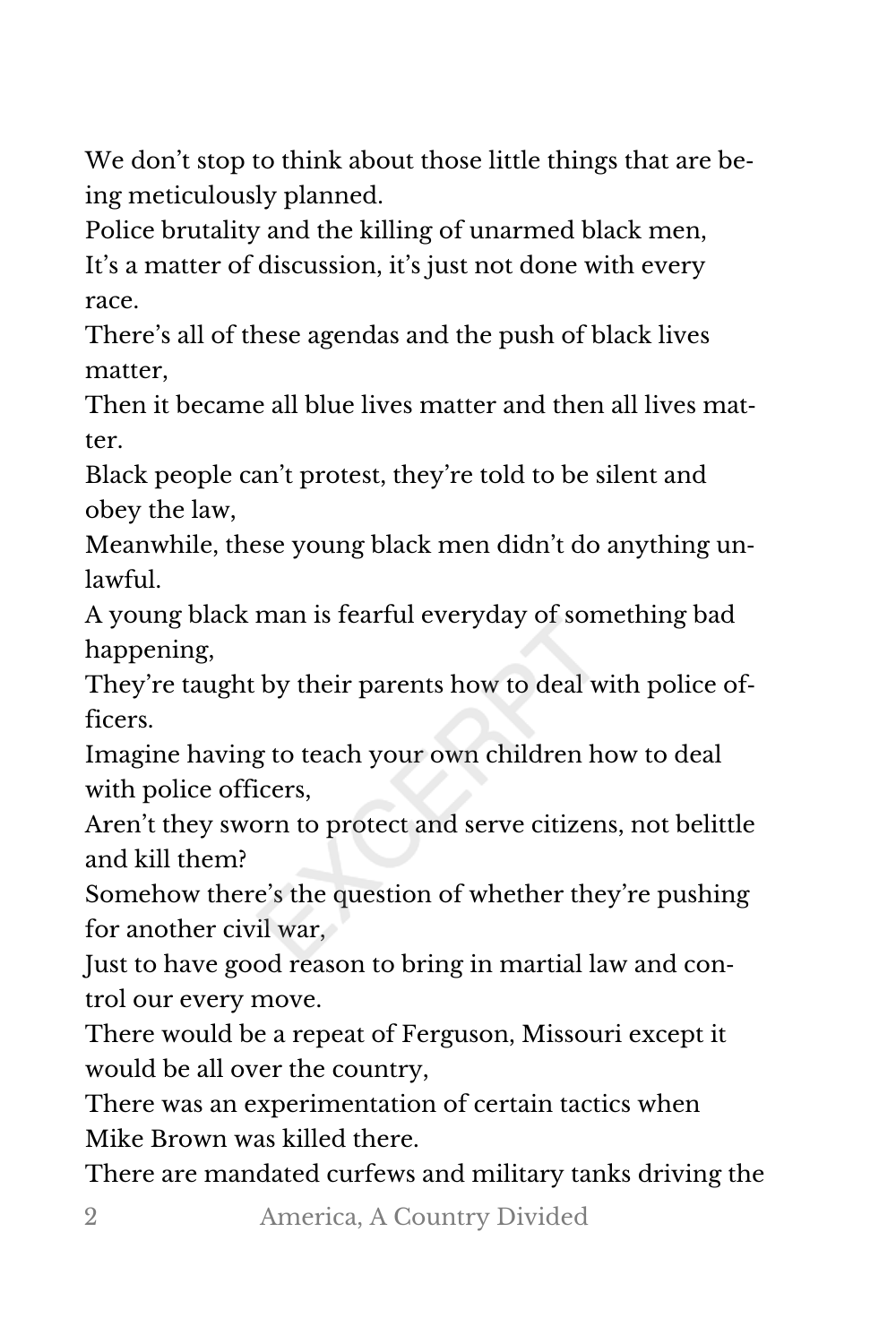streets,

I guess no one has thought of that, or maybe someone has and it hasn't been said.

If we took time to critically think about what's going on and the reasoning,

We would truly see the bigger picture of all of this and come to our senses.

But because most of us are reacting to what's going on around us,

We haven't taken the time to see what's being perpetuated to us daily.

Television, radio, newspaper and all other media is there to distract us,

If we turned these things off and ripped up newspapers, we could think.

If we came together as one and went silent on social me‐ dia,

We could accomplish so much more because conversations cause confusion.

Confusion among those who are trying to control us and our every move,

Just think, every aspect of your life is tracked on a daily ba‐ sis.

From your phone conversations to your text messages, your travel,

Your time spent on the internet, your technological de‐ vices, it's all tracked.

Collectively, the racial war issues we have can be resolved, Also holding police officers accountable for their actions can be resolved too.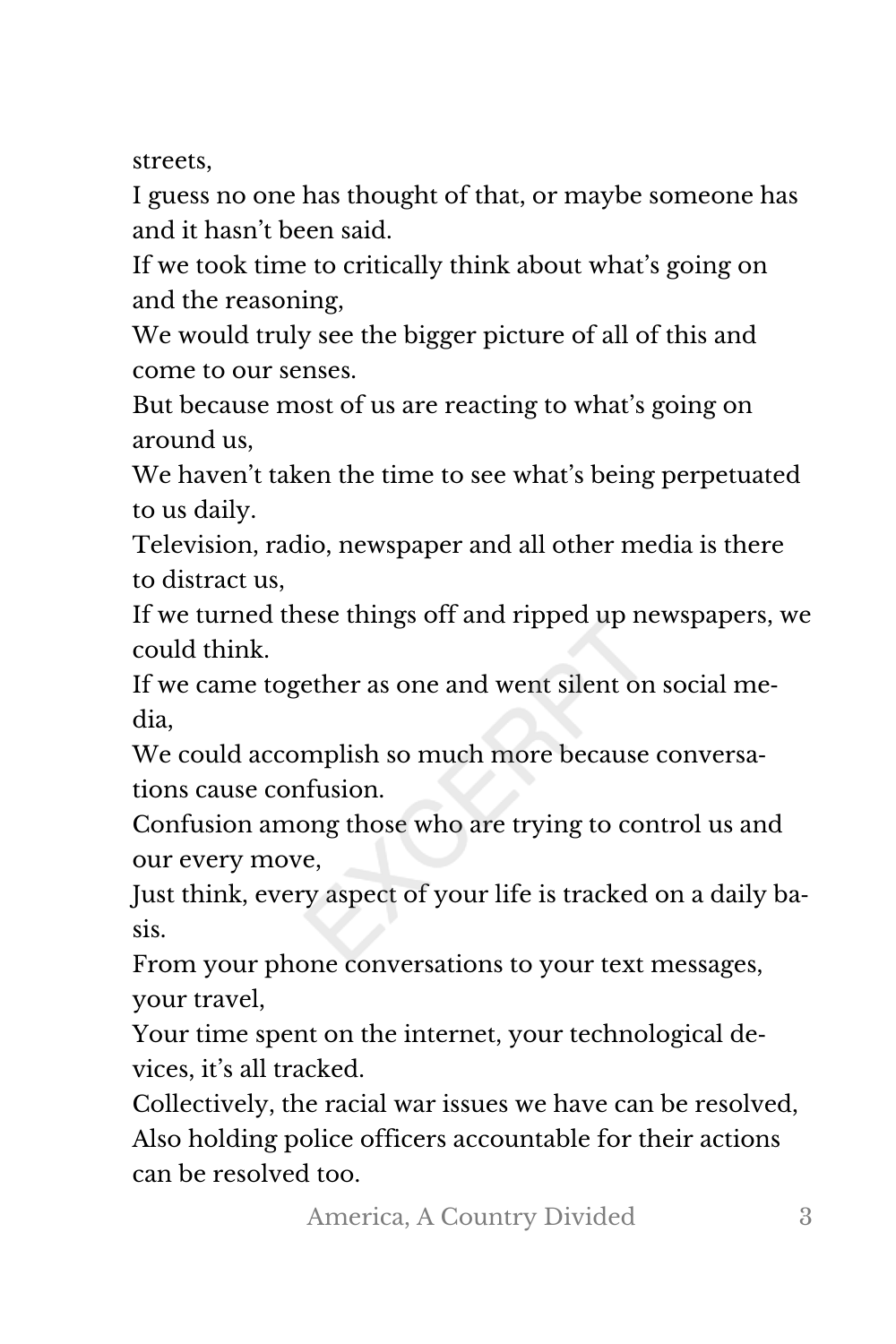Shouldn't that be the goal, for us to be thinking and work‐ ing collectively,

Imagine if millions of us processed it all in our minds and decided to make a change.

What does it take for people to truly get it? Do we have them be our race for a day?

What about letting them follow black people in their footsteps and see what goes on?

There are people who truly get it, see it and understand what's going on,

Black people definitely do appreciate those who get it and see it.

Somehow we can't make people get it or change their mindsets on certain matters,

Unfortunately it has to show up at their front door for them to truly get it.

Religion doesn't teach hate and bigotry, that's a definite, And whoever you believe in, they don't like what they see and they observe it all.

The perfect example is how we speak about subject matters to others,

Or the emojis we use when posting things on our social media pages.

Our language and the way we voice things is what can get us in trouble sometimes,

Yes, we're allowed to be angry about the racial tension that's going on in this country.

The real question is what are we doing about it to resolve the issue,

Or do you feel that this is just a societal issue that will al‐

4 America, A Country Divided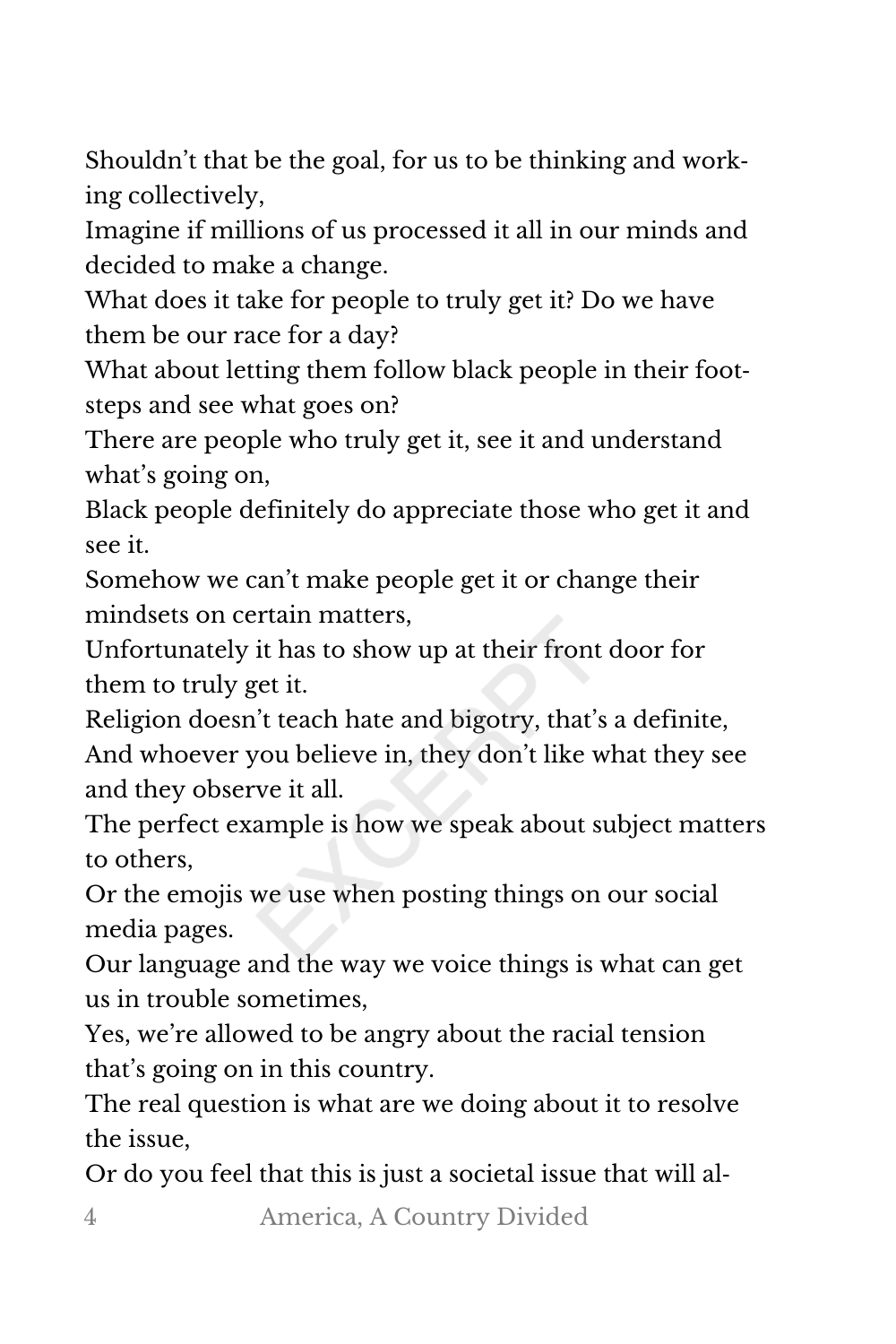ways be in the shadows.

Will racial tension be the cause of our demise in this country?

I don't know but the way the world is right now, it proba‐ bly will happen that way.

There is truthfully no perfect or logical answer to this, but the reality is,

People have to spend more time getting to know others way more than just common interests.

It seems that talking about certain social issues that go on daily is too taboo to discuss,

We seem to avoid it because of what can possibly be said or it may lead to.

The only way you find out who people truly are, is when you talk about real deal things,

Let's stop being afraid of finding out people's truths and who they are.

Hatred is taught to people and it is programmed into their minds constantly,

The same exact way it's done on television to make races look a certain way.

Every race is shown a certain way and it is programmed into our minds,

Let's look at some races and how they're portrayed in the media.

Black people are portrayed as drug addicts, criminals, thugs and violent,

Muslims are portrayed as terrorists and want to kill every‐ one in their path.

Those seem to be the two races that are shown the most